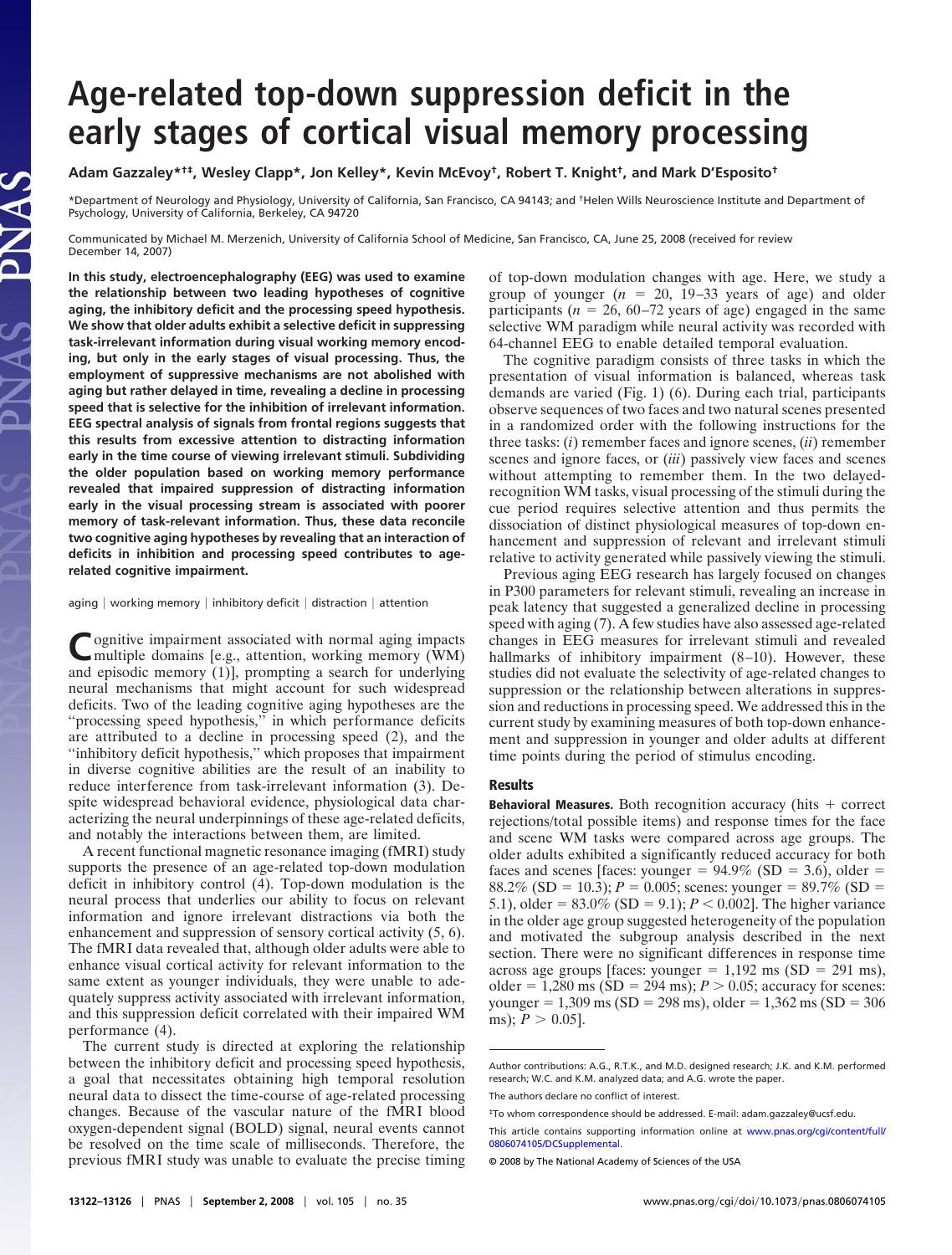

**Fig. 1.** Experimental paradigm. In the WM task response periods, a face or scene stimulus was presented corresponding to the relevant stimulus class, and participants were required to report with a button press whether the stimulus matched one of the previously presented stimuli. In the passive view response period, an arrow was presented, and participants were required to make a button press indicating the direction of the arrow. The lines below the stimuli are used to highlight task-relevance in this illustration and were not present in the actual task.

**Posterior EEG Measures.** Five posterior EEG measures that have previously been shown to be modulated by attention and associated with visual processing were identified in the literature spanning the time frame that participants viewed the cue stimuli: P1 (50–150 ms) (11), N1 (120–220 ms) (6, 11), induced gamma synchronization (200–300 ms) (12), P300 (300–500 ms) (13), and induced alpha desynchronization (500–650 ms) (14). All data presented here are for EEG signals time-locked to the onset of the three types of face stimuli viewed during the cue period ("relevant," "irrelevant," and "passive"). Face stimuli were selected for this analysis, as opposed to scene stimuli, because of the presence of face-selective EEG measures at 100 ms (P1) (15) and 170 ms (N1) (16) after stimulus onset.

Our data analysis revealed significant overall top-down modulation independent of age (main effect of task) for all five EEG measures: P1 amplitude  $(F_{1,35} = 17.28, P \le 0.001)$ , N1 latency  $(F_{1,36} = 21.16, P < 0.001)$ , gamma band synchronization  $(F_{1,37} =$ 24.51,  $P < 0.001$ ), P300 amplitude ( $F_{1,37} = 12.7$ ,  $P < 0.001$ ), and alpha band desynchronization  $(F_{1,35} = 77.03, P \lt 0.001)$ . Withingroup *t* tests showed that younger participants exhibited both significant enhancement (relevant vs. passive) and suppression (passive vs. irrelevant) for all of these measures, such that there were three distinct levels for P1 amplitude, N1 latency, gamma power, P300 amplitude, and alpha power (all  $P$  values  $\lt$  .05) [Figs. 2 and 3, [supporting information \(SI\) Fig. S1\]](http://www.pnas.org/cgi/data/0806074105/DCSupplemental/Supplemental_PDF#nameddest=SF1). For these same comparisons, older participants exhibited only two distinct levels, such that there was significant enhancement but not suppression for each measure, except for the latest measure in the time-course, alpha desynchronization (500–650 ms), which displayed both significant enhancement and suppression (all *P* values  $\lt$  .05) and no between group difference ( $P > 0.05$ ) (Figs. 2 and 3, [Fig. S1\)](http://www.pnas.org/cgi/data/0806074105/DCSupplemental/Supplemental_PDF#nameddest=SF1). There were also significant task-independent latency increases with age (main effect of age) for N1 ( $F_{1,36}$  = 6.38,  $P < 0.05$ ) and P300 ( $F_{1,32} = 4.6$ ,  $P < 0.05$ ), supporting reports in the literature of generalized slowing of processing speed with aging (7).

Further evaluation of these measures uncovered a significant age  $\times$  task interaction for P1 amplitude ( $F_{1,35} = 4.42, P < 0.05$ ), N1 latency  $(F_{1,36} = 3.80, P < 0.05)$ , and gamma synchronization  $(F_{1,37} = 3.57, P < 0.05)$ . Across age-group *t* tests of modulation indices revealed a significant age-related, suppression deficit only in the earliest of these measures, P1 amplitude  $(P < 0.01)$ and N1 latency  $(P < 0.005)$ , which occurred in the setting of preserved enhancement.

In addition to these neural changes, the behavioral performance of the older population was impaired on the WM recognition tasks, such that they exhibited reduced accuracy compared with younger participants. Because faces were supposed to be ignored during the scene WM task, failed suppression of faces, as documented by the neural data, may be associated with impairments in WM accuracy for scenes. To determine whether the neural suppression deficit was related to the age-related WM performance deficit, we assessed whether performance subgroups of older participants (median split into lower- and higher- performance on the scene WM task) exhibited differential suppression deficits of face stimuli relative to younger adults. The lower-performing, older subgroup exhibited a reduced N1 latency suppression index compared with the younger adults ( $P < 0.05$ ), whereas the higher-performing, older subgroup did not show a significant suppression deficit (*P* 0.05). This supports the relationship between inadequate suppression and impaired working memory performance in older adults. The same performance split of the older population by face WM accuracy did not show a significant difference in N1 latency enhancement index between the older adult subgroup



**Fig. 2.** EEG data revealing an age-related deficit in top-down suppression in the earliest measures: P1 amplitude and N1 latency. All within-group *t* tests are designated as significant by brackets ( $P < 0.05$ ). The asterisk denotes that only P1 amplitude and N1 latency revealed a significant age  $\times$  task interaction plus a significant across-group suppression deficit. Error bars indicate standard error of the mean.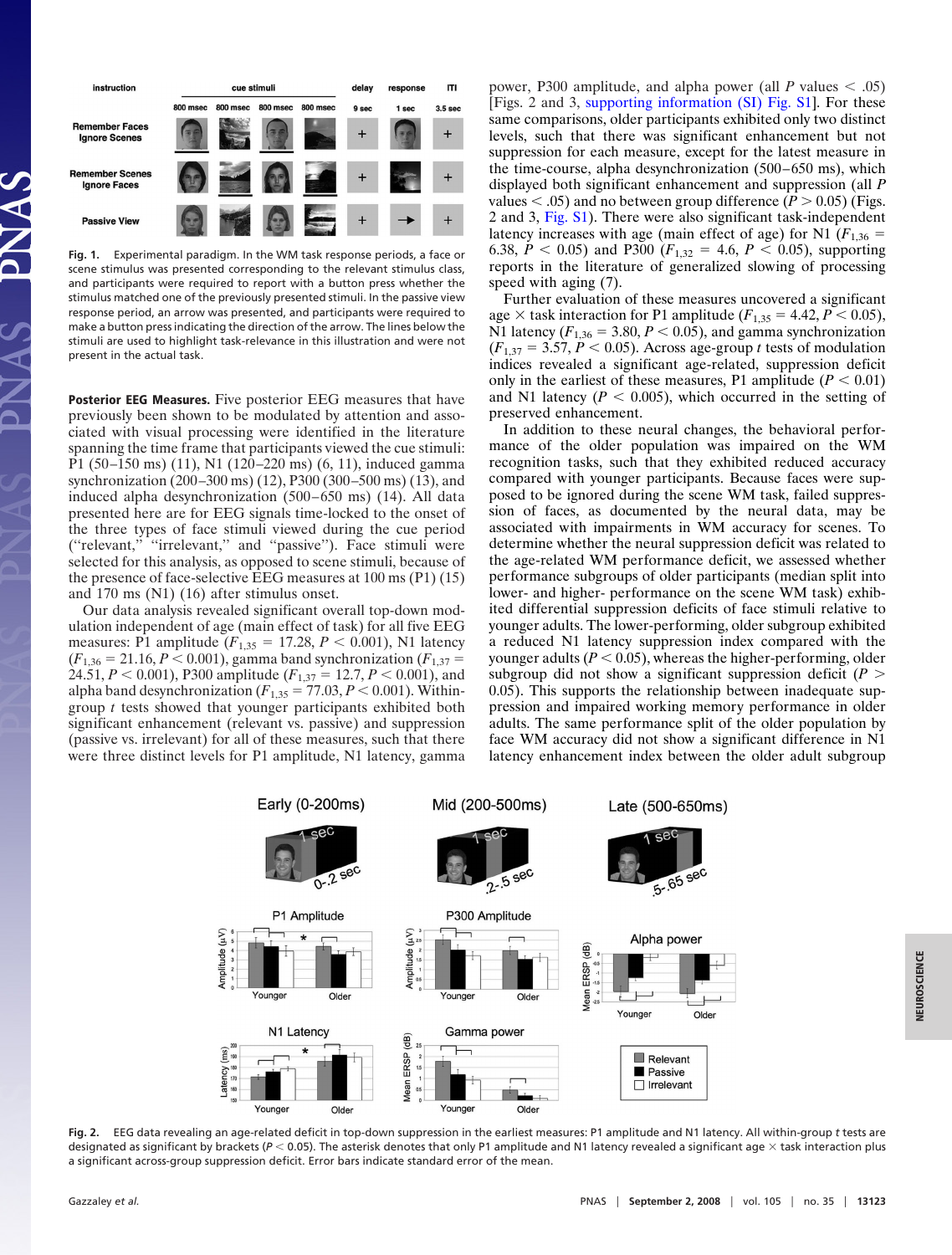

**Fig. 3.** Grand averaged Event Related Potentials (ERPs) time-locked to the onset of the three types of face stimuli (relevant, passive, and irrelevant). (*Left*) Younger participant data shows the largest P1 amplitude and earliest N1 latency for the relevant faces, followed by passive faces and then irrelevantfaces. (*Right*) Older participant data shows that the relationship of the P100 amplitude and N1 latency of the ERP for irrelevant faces compared with passive and relevant faces has shifted, such that there is a selective-suppression deficit (see Fig. 1 for quantitative results). Topographical voltage maps show the distribution of the P1 and N1 to extrastriate areas. Although it may seem counterintuitive that the N1 amplitude is largest for the passive view condition, this may be a result of face processing across trials being most consistent in the passive viewing task compared with the memory tasks (time-locked consistency across trials would lead to a larger ERP amplitude). Because enhancement and suppression were not significant in the younger subjects, the N170 amplitude was not used as a measure for across-age group comparisons.

and the younger population ( $P > 0.05$ ), further suggesting WM performance impairment in lower-performing older adults is the result of a selective deficit in suppressing irrelevant information.

The focus of the above analysis was directed at EEG measures for face stimuli; the analyses of scene stimuli did not reveal significant enhancement or suppression of P1, N1, or P300 amplitude/latency or gamma power in young adults, and thus did not provide necessary markers of modulation to explore topdown changes in the older population. However, analysis of the induced alpha desynchronization (500–650 ms) for scene stimuli revealed significant suppression in both the younger  $(P < 0.005)$ and older  $(P < 0.05)$  adults, with no between group difference  $(P = 0.421)$ , supporting the finding of a relative preservation of suppression later in the time course of signal processing.

**Frontal EEG Measures.** To further investigate the basis of the sensory suppression deficit, we examined age-related differences in EEG signals from frontal electrodes. The frontal cortex is believed to be a source of top-down control of sensory cortical activity during goal-directed behavior and modulates extrastriate cortex activity as early as 100 ms (17), the time range of the aging suppression deficit. We focused on frontal midline theta, which has been localized to the medial prefrontal cortex (18), because there is extensive evidence of increased spectral power during mental effort, such as heightened attention required for short-term memory encoding (18). Theta bursting was greatest 100 ms to 200 ms after stimulus onset, in the same time frame that the suppression deficit was observed in posterior electrodes. Evaluation of frontal midline theta for face stimuli revealed a generalized increase in power with age (main effect of age:  $F_{1,36} = 13.95, P = 0.001$ ) ([Fig.](http://www.pnas.org/cgi/data/0806074105/DCSupplemental/Supplemental_PDF#nameddest=SF2) 4 and Fig. [S2\)](http://www.pnas.org/cgi/data/0806074105/DCSupplemental/Supplemental_PDF#nameddest=SF2). We also observed an age  $\times$  task interaction ( $F_{1,36} = 6.80, P \lt \theta$ ) 0.005), such that younger participants showed significantly higher theta power for "relevant" vs. "irrelevant" stimuli ( $P = 0.001$ ), whereas the older population showed no difference  $(P = 0.81)$ . A nonsignificant trend was observed for frontal midline theta associated with scene stimuli (young,  $P = 0.076$ ; older,  $P = 0.692$ )

#### **Discussion**

This study provides electrophysiological evidence of an agerelated, selective deficit in top-down suppression, which manifests as early as 100 ms in the visual processing stream. Although an early, age-related, suppression deficit has been reported (8, 10, 19), these studies did not elucidate whether the deficit was selective to the processing of irrelevant stimuli and whether it was selective to early stages. The identification of EEG measures in young adults that spanned the time course of stimulus viewing and were modulated for both relevant and irrelevant information relative to passive viewing, offered powerful temporal markers to explore the influence of aging on the enhancement and suppression of visual information. The preservation of significant enhancement for each of the five measures in older adults



**Fig. 4.** Frontal midline theta power for relevant and irrelevant face stimuli in both age groups. Only the younger adults exhibited a significant difference in theta power based on task-relevance of the stimuli ( $P < 0.001$ ). Error bars indicate standard error of the mean.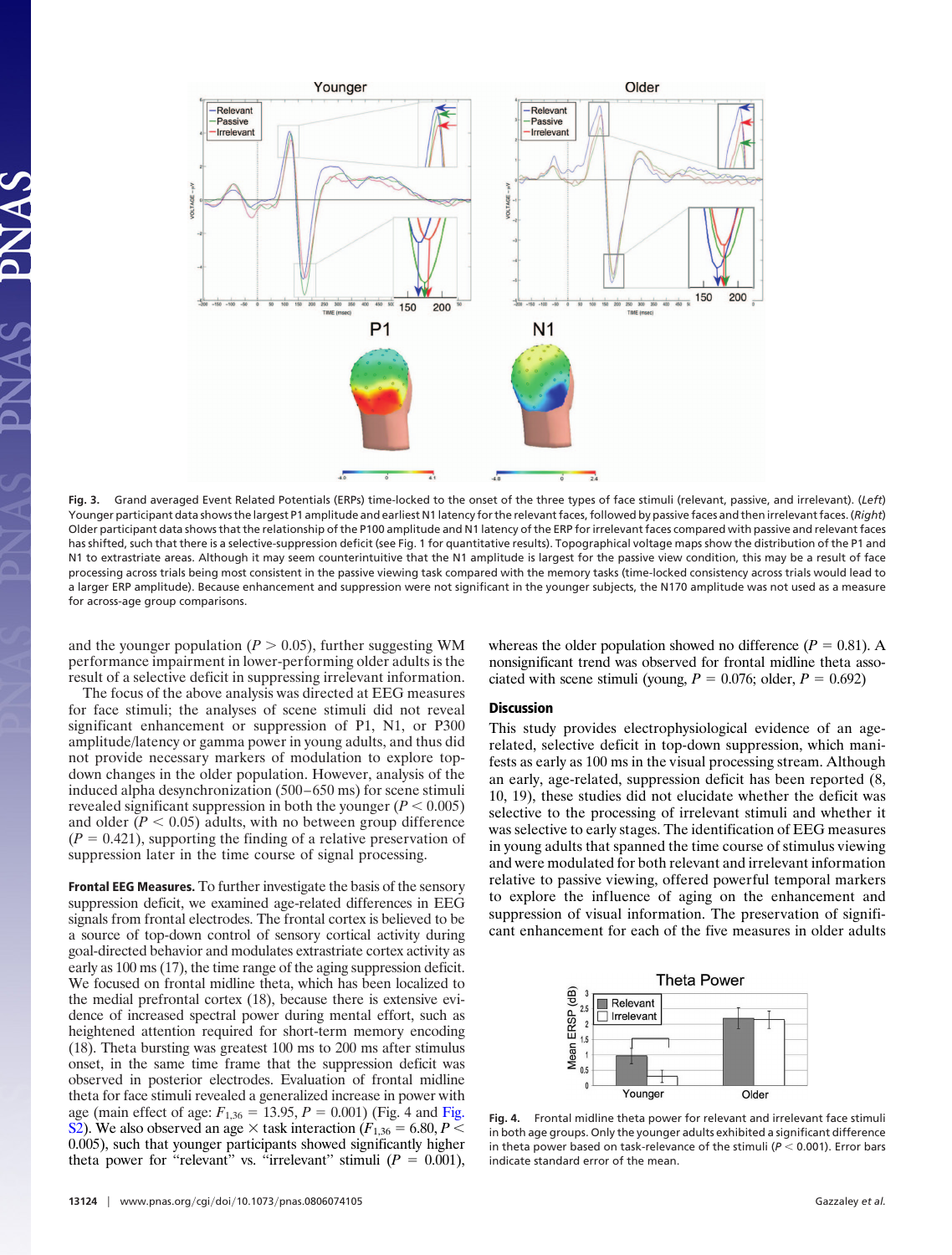is evidence of the selectivity of the top-down deficit for suppression. The presence of intact suppression later in the timecourse of visual processing demonstrates that suppression ability is not abolished with normal aging, but rather delayed to a later processing stage, thus revealing an interaction between deficits in suppression and processing speed in older adults. This delay in processing is reminiscent of the ''load-shift'' model of cognitive aging recently described by Velanova *et al.* for memory retrieval (20).

The presence of a significant N1 latency suppression deficit occurring only in the lower-performing older adults suggests that a suppression deficit within 200 ms after a stimulus is viewed introduces sufficient interference from irrelevant information to impair WM recognition for relevant information presented in the same trial. This finding offers physiological support for the Hasher *et al.* (21) theoretical framework of the influence of inhibitory control over the contents of working memory. Of interest, performance impairment exists despite successful later suppression, implying that significant interference by irrelevant information overwhelms a limited WM capacity very rapidly, and is unable to be successfully compensated by intact, later processing stages.

In addition to yielding important temporal information related to an age-related, processing deficit, this EEG study replicates two core findings previously obtained using fMRI (4), but now with a direct electrical measure of neural activity. Namely, the current study confirms the selectivity of a top-down modulation deficit in suppression and the relationship between sensory suppression of irrelevant information and WM performance in aging. This is a vital replication of a previous finding, because the BOLD signal is a blood flow correlate of neural activity and interpretations of fMRI changes as reflecting neural changes must be made with caution in an older population with potential accompanying vascular alterations (22).

The finding of a generalized increase in frontal midline theta power with age suggests that older participants invest more overall effort in performing the task, perhaps as a compensation for an undertaking that was more difficult for them. The presence of increased frontal activity with aging as reflecting compensation is a well described phenomena in the aging fMRI literature (23, 24). The absence of a difference in midline theta power for relevant vs. irrelevant stimuli in the older population suggests that in addition to increased overall effort with aging, excessive attention is directed toward processing irrelevant stimuli early in the time-course of stimulus viewing.

This study reconciles the inhibitory deficit and the processing speed hypothesis of cognitive aging in three principle ways. First, it demonstrates the coexistence of physiological hallmarks of impaired neural suppression (i.e., P1 amplitude and N1 latency suppression deficits) and generalized processing speed decline (overall increases in N1 and P300 latency—main effects of age) in a population of older adults. Second, ERP latency measures, which are classically used to evaluate general declines in neural processing speed with age (7), are also altered in a manner *selective* to the suppression of irrelevant information, thus establishing a direct interaction between alterations in neural processing speed and suppression. Last, the data reveal that failure to suppress activity associated with irrelevant information is limited to the early stages of visual processing. In the context of frontal midline theta and performance data, this suggests that the delay in the older individual's ability to employ top-down suppression via a withdrawal of attention results in interference from irrelevant information sufficient to cause WM impairment. Thus, normal aging is associated with a dynamic interaction between deficits in neural processing speed and sensory inhibition, such that both hypotheses explain cognitive deficits in aging.

### **Materials and Methods**

**Participants.** Twenty healthy young individuals (mean age: 23.1 years; range 19–30 years; 10 males) and twenty-six healthy older individuals (mean age: 65.7 years; range 60–72 years, 13 males) gave consent to participate in the study. All participants were screened to ensure that they were healthy, had no history of neurological, psychiatric, or vascular disease, were not depressed, and were not taking any psychotropic or hypertensive medications. All participants had normal to corrected vision and were right handed, although two participants used their left hands for some activities. One younger and four older participants were excluded because there were too few usable segments of EEG data as the result of recording artifacts ( $<$  65 segments), leaving 19 younger subjects and 22 older subjects.

**Neuropsychological Testing.** Participants in the older age group were administered 11 neuropsychological tests of executive and memory function, and were found to be cognitively intact (within two standard deviations) relative to normative values for age-matched controls. Neuropsychological testing was performed on a separate day from EEG and included the following tests: MMSE (25), Logical Memory I, Verbal Paired Associates I, and Visual Reproduction II [all from the Weschler Memory Scale Revised (26)], the Long-Delay Free Recall measure from the California Verbal Learning Test [CVLT (27)], Modified Wisconsin Card Sorting Test [WCST (28)], Controlled Oral Word Association Test (''FAS'') (29), Mental Arithmetic Test (26), Mental Control Test (30), and Digit Span Test (30). Nine of the older participants were not tested with this battery.

**Experimental Procedures.** The cognitive paradigm was composed of three different conditions. Each condition consisted of the same basic temporal design, such that they all required viewing four images: two faces and two scenes presented in randomized order, each being displayed for 800 ms (200-ms ISI), followed by a nine-second delay period in which the images were to be remembered and mentally rehearsed. After the delay, a third image appeared (Probe). The subject was asked to respond with a button press (as quickly as possible without sacrificing accuracy) whether the third image (Probe) matched one of the previous images. The tasks differed in the instructions given at the beginning of each run. For the Face Memory condition, the participants were asked to remember only the face stimuli and to ignore the scene stimuli. Correspondingly for the Scene Memory condition, participants were asked to remember only the scene stimuli and ignore the faces. When the probe image appeared, it was composed of a face in the face memory conditions, or a scene in the scene memory conditions. In the Passive View, participants were instructed to relax and view the stimuli without trying to remember them. Instead of a probe image, an arrow was presented where participants were required to make a button press indicating the direction of the arrow. The task was presented in 3 separate runs (20 trials each) with each of the three conditions in random order. Conditions and stimuli were counterbalanced across participants

**Stimuli.** The stimuli consisted of grayscale images of faces and natural scenes. All face and scene images were novel across all conditions and across all runs of the experiment. Images were 225 pixels wide and 300 pixels tall (14  $\times$  18 cm) and subtended  $\approx$  5 by 6° of visual angle (participants were  $\approx$  172 cm from the screen). The face stimuli consisted of a variety of neutral-expression male and female faces across a large age range. The sex of the face stimuli was held constant within each trial, and each stimulus was used in only one trial.

**EEG Recording.** Participants were seated in an armchair in a dark, soundattenuated room and were monitored by camera during all tasks. The screen was  $\approx$  125 cm from the participants' eyes. Data were recorded during three runs of 20 trials for each of the three conditions, resulting in 60 trials per condition with 120 EEG segments (2 stimuli/trial).

Neural data were recorded with a BioSemi ActiveTwo 64-channel EEG acquisition system in conjunction with BioSemi ActiView software (Cortech-Solutions). Signals were amplified and digitized at 1,024 Hz with a 16-bit resolution. All electrode offsets were <20 k $\Omega$ . Anti-aliasing filters were used and data were band-pass filtered between 0.01–100 Hz during data acquisition. Trials with excessive peak-to-peak deflections, amplifier clipping, or excessive high frequency (EMG) activity were excluded before analysis.

**Data Analysis.** Preprocessing was conducted through Analyzer software (Brain Vision, LLC). The raw EEG-data were referenced to an average reference off-line and were segmented into epochs beginning 200 ms before stimulus onset and ending 800 ms after stimulus onset (-200-0 baseline corrected). Eye-movements and artifacts were removed through an independent com